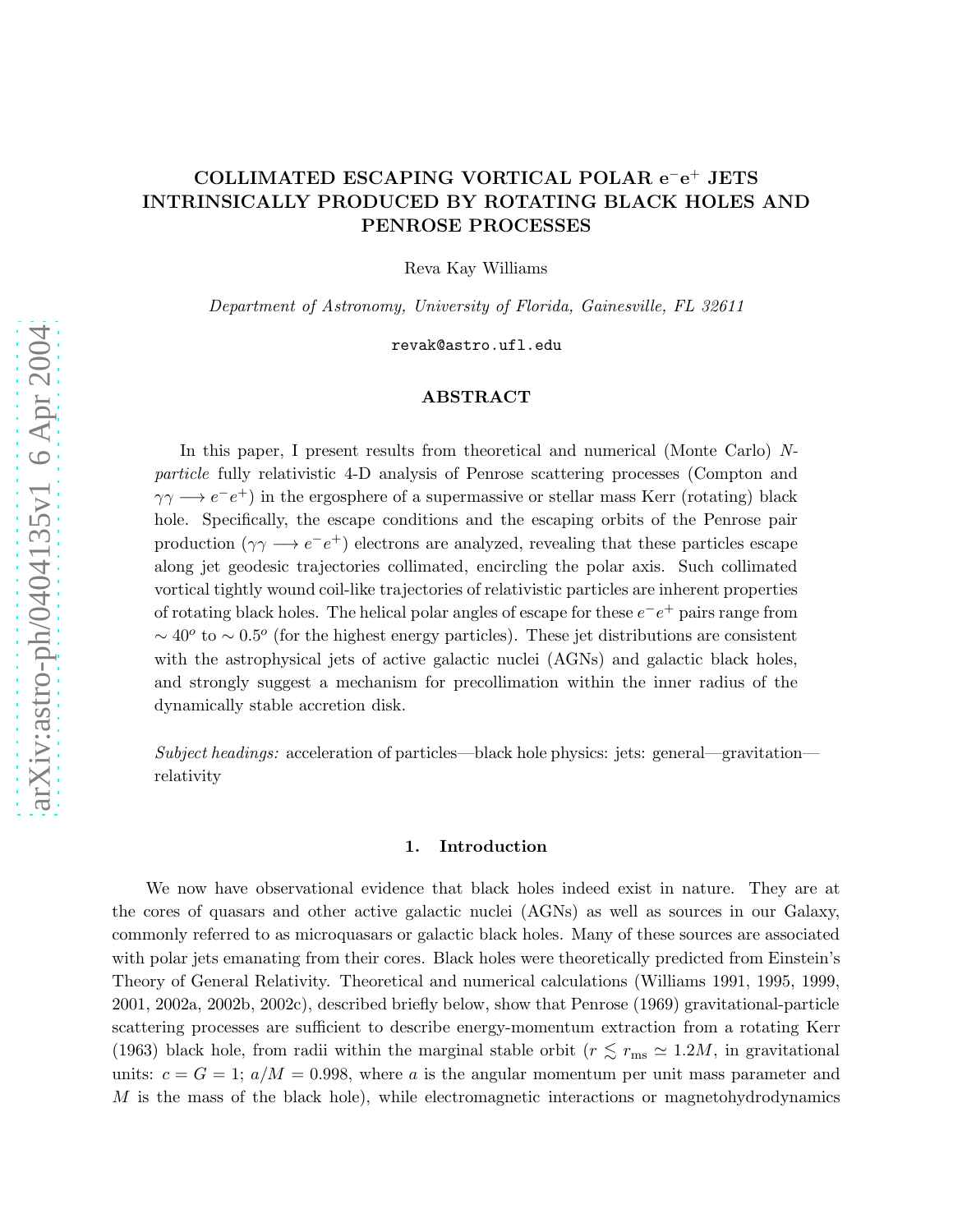(MHD) appear to govern the "flow" of polar jets of the extracted particles, escaping away from the central source, out to the observed distances, as suggested by observations (Junor, Biretta, & Livio 1999).

In the primary paper referenced above (Williams 1995), theoretical model calculations involving Monte Carlo computer simulations of Compton scattering and electron-positron  $(e^-e^+)$  pair production processes in the ergosphere of a supermassive ( $\sim 10^8 M_{\odot}$ ) rotating black hole are presented. Particles from an accretion disk surrounding the rotating black hole fall into the ergosphere and scatter off particles that are in bound equatorially and nonequatorially confined orbits. The accretion flow is assumed to be of the form of the so-called two-temperature bistable disk model, in which the disk can in principle exist in two phases: a thin disk (Novikov & Thorne 1973) and/or ion torus (Lightman & Eardley 1974; Shapiro, Lightman, & Eardley 1976; Eilek 1980; Eilek & Kafatos 1983), where the electrons and protons (or ions) can have separate temperatures up to  $~\sim 10^9$  K and  $~\sim 10^{12}$  K, respectively. Note that, disk models of this sort are also referred to as thin disk/ion corona models, and more recently, the ion corona has been called an advection dominated accretion flow (ADAF; Mahadevan, Narayan, & Krolik 1997). The Penrose mechanism, in general, allows rotational energy of a Kerr black hole (KBH) to be extracted by scattered particles escaping from the ergosphere to large distances from the rotating black hole. The results of these model calculations show that the Penrose mechanism is capable of producing the astronomically observed high energy particles (∼ GeV) emitted by quasars and other AGNs. This mechanism can extract hard x-ray to γ-ray photons, from Penrose Compton scatterings of initially low energy soft x-ray photons by target orbiting electrons in the ergosphere. The Penrose pair production  $(\gamma \gamma \rightarrow e^- e^+)$ processes allow relativistic  $e^-e^+$  pairs to escape with energies up to  $\sim 4$  GeV, or greater depending on the form of the accretion disk; these pairs are produced when infalling low energy photons collide with bound, highly blueshifted photons at the *photon orbit*. This process may very well be the origin of the relativistic electrons inferred from observations to emerge from the cores of AGNs. Importantly, these model calculations show that the Lense-Thirring effect (Thirring & Lense 1918), i.e., the dragging of inertial frames into rotation, inside the ergosphere, caused by the angular momentum of the rotating black hole, results in a gravitomagnetic force being exerted on the scattered escaping particles. This force (which is the gravitational analog or resemblance of a magnetic force) produces asymmetrical particle emissions in the polar direction, above and below the equatorial plane, consistent with the asymmetrical or one-sided jets observed in radio strong AGNs (Williams  $2002a$ ,  $1999$ <sup>1</sup>. The dragging of inertial frames also causes the Penrose escaping particles to escape along vortical trajectories (as discussed in the following paragraphs). These Penrose processes can apply to any size rotating black hole and, in general, to any type of relativistic elementary particle scattering energy-momentum exchange process, allowing particles to escape with rotational energymomentum from the KBH. Even in the context of MHD, according to the guiding center (Landau

<sup>&</sup>lt;sup>1</sup>Figures 1(c) and 1(d) of Williams (1999) are incorrect. Figures 4(e) and 4(h), respectively, of Williams (2002a) are the correct figures, where in Figure 4(h) the target electrons have both positive and negative equal absolute value polar coordinate angular momenta.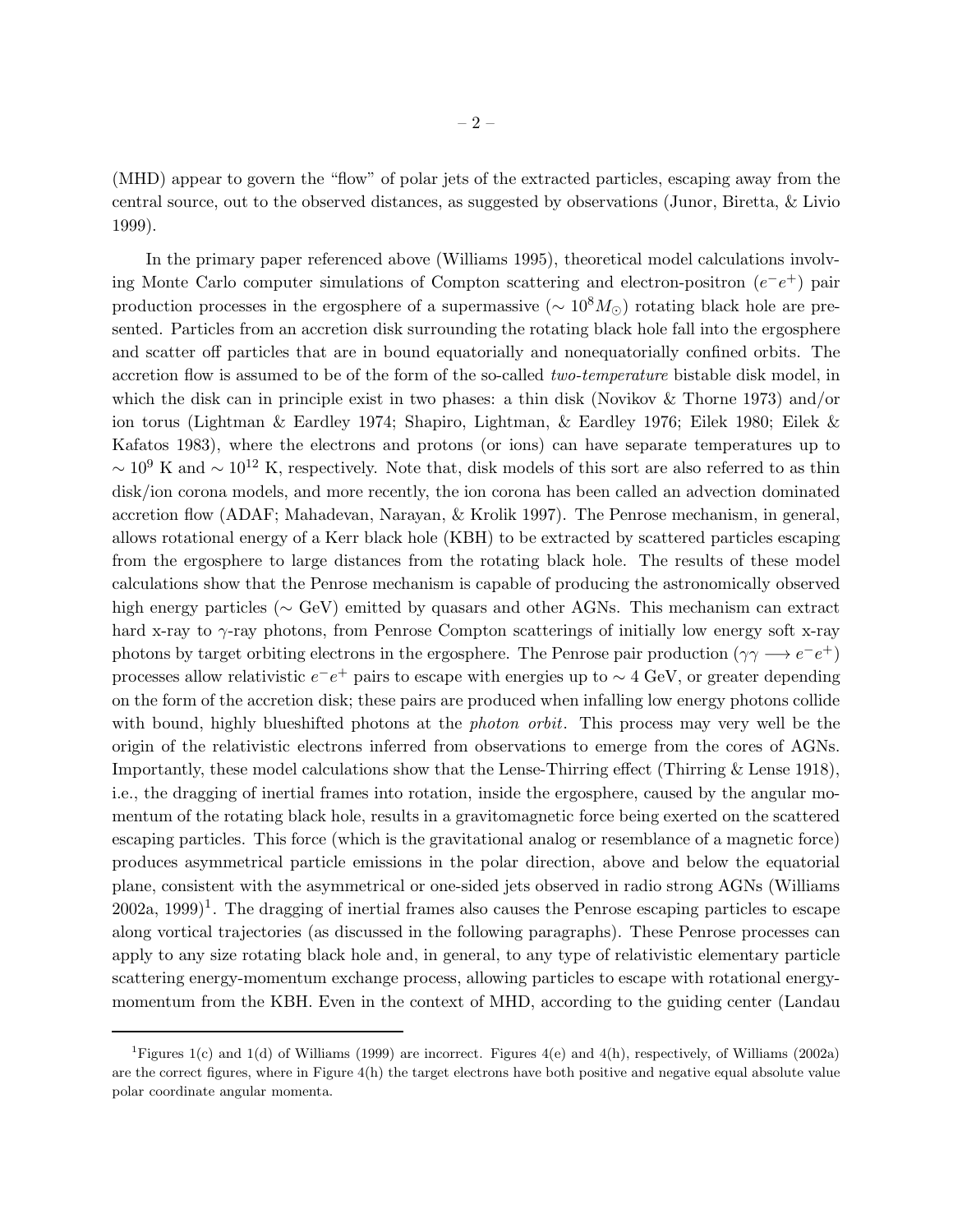& Lifshitz 1975) approximation, the single-particle approach is essential close to the black hole (de Felice & Carlotto 1997; Karas & Dovčiak 1997; de Felice & Zonotti 2000), i.e., the behavior of individual particles moving along geodesics in the strong central gravitational force field is also that of the bulk of fluid elements. This means that, even though a MHD simulation is not performed in this paper, the results will be approximately valid for the trajectories of particle flows and  $e^-e^+$ pairs produced near the black-hole event horizon.

In the model calculations summarized above, in which energy-momentum is extracted from a rotating black hole, it is found that particles escape with relativistic velocities along vortical trajectories, above and below the equatorial plane, with small helical angles of escape, implying strong coil-like vortex plasma collimation (Williams 2001, 2002b). Thus, from these model calculations, it appears that the rotating black hole naturally produces particle trajectories collimated about the axis of symmetry, i.e., the polar axis. Such vortical orbits or trajectories have been discussed by some other authors (de Felice & Calvani 1972; de Felice & Curir 1992; de Felice & Carlotto 1997; de Felice & Zanotti (2000); see also Bičák, Semerák, & Hadrava 1993; Karas & Dovčiak 1997). Their independent findings, deduced from the geodesic properties of the Kerr metric, and referred to as geometry induced collimation, can serve as confirmation of Williams' (1991, 1995) theoretical and numerical calculated results, or vice versa.

In this paper, I examine the escape conditions and the resulting four-momentum vectors of the Penrose pair production  $(\gamma \gamma \rightarrow e^-e^+)$  processes, showing that the particles indeed escape to infinity in the form of vortical jets intrinsically collimated about the polar axis, due to the frame dragging of spacetime inside the ergosphere of the KBH. Importantly, we shall see that these  $e^-e^+$  pairs escape without any appreciable interaction with the dynamically stable accretion disk particles. Now, although most of the Penrose Compton scattered photons escape along vortical trajectories as well, we are concerned, in this paper, only with the Penrose pair production  $(\gamma \gamma \rightarrow e^-e^+)$  electrons, because these are the particles that compile the main constituents of the observed jets, being responsible for the synchrotron radiation and Doppler boosting (giving rise to superluminal motion). I refer the reader to the above references, particularly Williams (1995), for a thorough description of the "Penrose-Williams" (Williams 2002b) processes discussed in this present paper.

#### 2. Escape Conditions and Vortical Orbits

After the scattering events, not all of the particles escape to infinity. A set of escape conditions must be applied to see if a particular particle escapes from the gravitational potential well of the black hole [see Williams (1995) and references therein for further descriptions of the escape conditions]. It is known that outside the event horizon, the orbit of a photon (or an unbound material particle with  $E/\mu_o > 1$ , may have one or no radial turning points for which  $P_r \to 0$ (Piran & Shaham 1977; Williams 1995), where E is the energy of the particle as measured by an observer at infinity;  $\mu_o$  is the rest mass energy; and  $P_r$  is the radial component of the covariant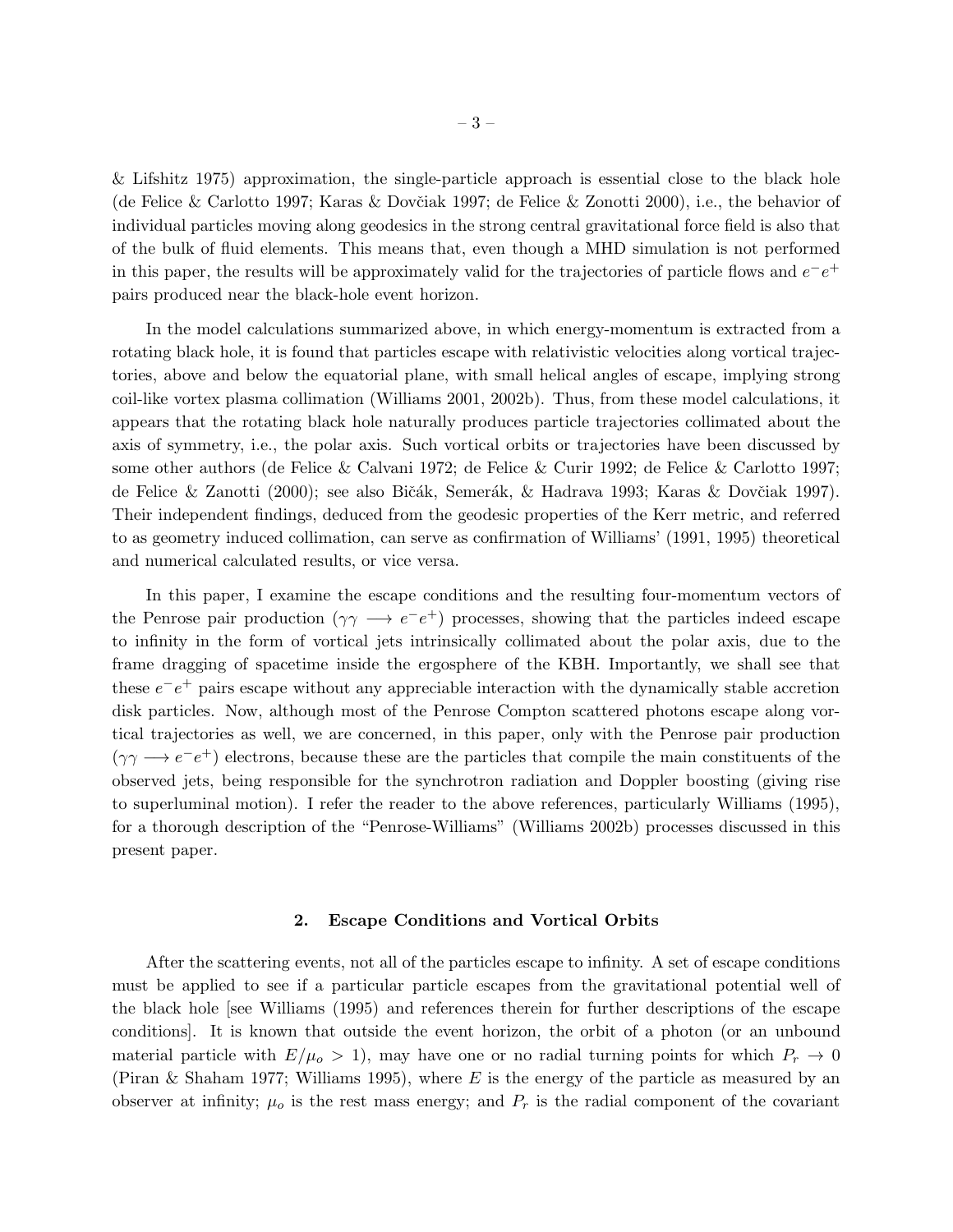four-momentum vector  $[P_\mu = (P_r, P_\Theta, P_\Phi, -E)].$  Let L define the conserved azimuthal coordinate angular momentum  $(= P_{\Phi})$ , then if  $E/L$  for that particle lies in the range

$$
\frac{E}{L} \le \frac{E_{\rm orb}}{L_{\rm orb}},\tag{1}
$$

for a direct orbit not confined to the equatorial plane  $[Q > 0; Q]$  is the so-called Carter constant of motion (Carter 1968):

$$
Q = P_{\Theta}^2 + \cos^2 \Theta \left[ a^2 \left( \mu_o^2 - E^2 \right) + \frac{L^2}{\sin^2 \Theta} \right],\tag{2}
$$

where the value of  $Q$  is zero for particles whose motions are confined to the equatorial plane, there will be one turning point; otherwise, there will be none, where  $E_{\text{orb}}$  is the iso-energy orbit: the circular orbit of equal energy at constant radius  $r = r_{\rm orb}$ , a potential turning point, and  $L_{\rm orb}$  is the corresponding azimuthal angular momentum. Another independent condition for the existence of a turning point for which  $P_r \to 0$  is

$$
\frac{Q}{E^2} \ge \frac{Q_{\rm orb}}{E_{\rm orb}^2},\tag{3}
$$

where  $Q_{\text{orb}}$  is the corresponding Q value of the iso-energy orbit. [Note, a bound circular orbit is considered as an orbit with a "perpetual" turning point (see Williams 1995).] In equations (1) and (3),  $E_{\rm orb}$  and  $L_{\rm orb}$  are the conserved orbital energy and azimuthal angular momentum as measured by an observer at infinity, given by  $(Williams 1995)^2$ 

$$
E = \left(\frac{r^2 L^2 + D + F}{G}\right)^{1/2},\tag{4}
$$

and

$$
P_{\Phi} = L = \left[ \frac{-J - (J^2 - 4IK)^{1/2}}{2I} \right]^{1/2},\tag{5}
$$

where

$$
I = \frac{\tilde{A}^2 r^4}{G^2} - \frac{r^2}{G} (2\tilde{A}C + B^2) + C^2,
$$
  
\n
$$
J = \frac{(D+F)}{G} \Big[ \frac{2\tilde{A}^2 r^2}{G} - 2\tilde{A}C - B^2 \Big] + 2\Delta (r^2 \mu_o^2 + Q) \Big[ C - \frac{\tilde{A}r^2}{G} \Big],
$$
  
\n
$$
K = \frac{\tilde{A}^2}{G^2} (D+F)^2 - \frac{2\tilde{A}\Delta}{G} (r^2 \mu_o^2 + Q)(D+F) + \Delta^2 (r^2 \mu_o^2 + Q)^2;
$$

and

$$
\tilde{A} \equiv [(r^2 + a^2)^2 - a^2 \Delta],
$$
  
\n
$$
B \equiv 4Mar,
$$

<sup>&</sup>lt;sup>2</sup>Note the typographic error in equation (A17) of Williams (1995):  $\mu_0$  is supposed to be  $\mu_0^2$ .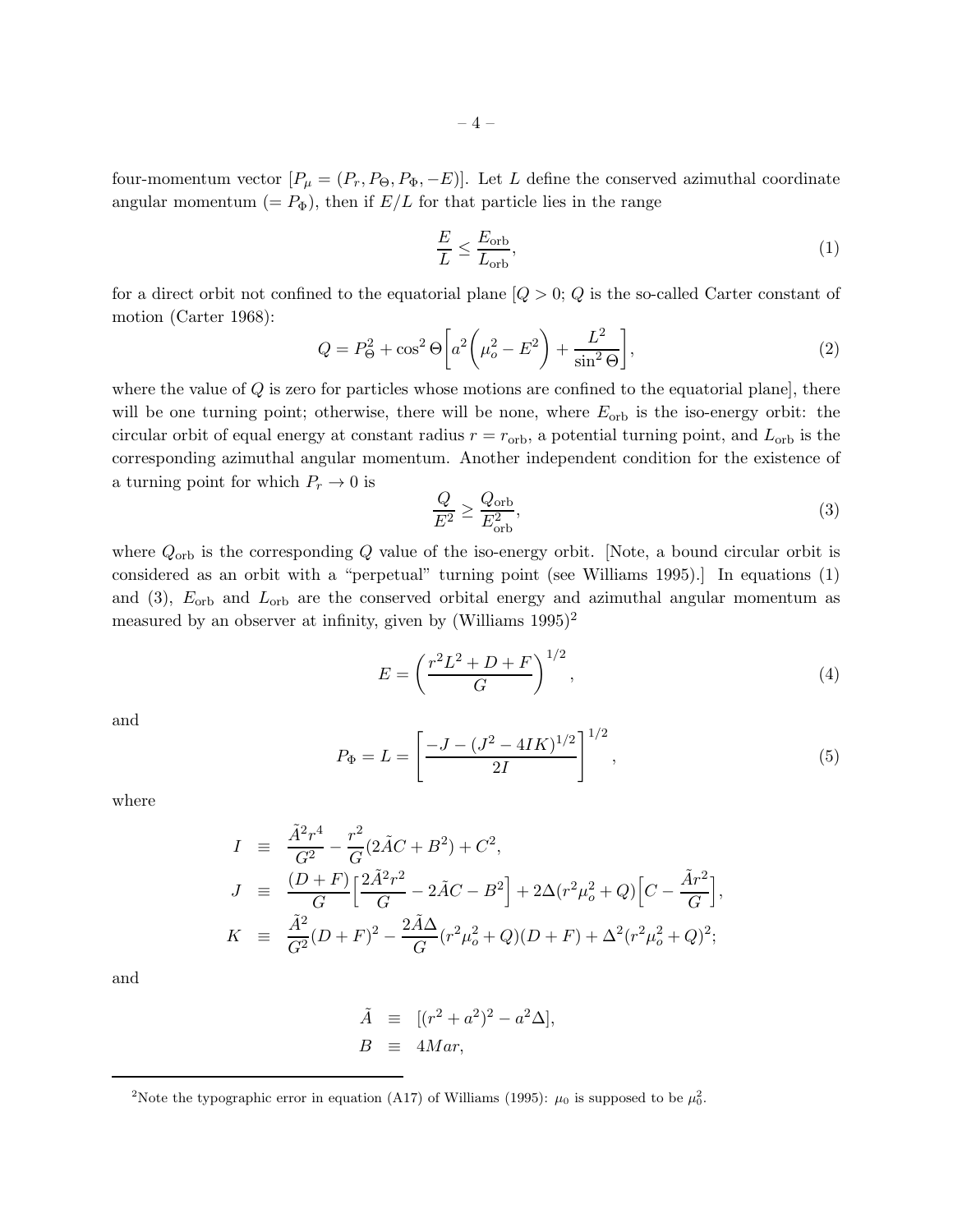$$
C \equiv \Delta - a^2,
$$
  
\n
$$
D \equiv (3r^4 - 4Mr^3 + a^2r^2)\mu_o^2,
$$
  
\n
$$
F \equiv (r^2 - a^2)Q,
$$
  
\n
$$
G \equiv 3r^4 + a^2r^2,
$$

for direct orbits of constant radius r, where  $\Delta \equiv r^2 - 2Mr + a^2$ .

Upon applying equations (1) and (3) to the Penrose pair production  $(\gamma \gamma \rightarrow e^-e^+)$  electrons, for  $E \equiv E_{\mp}$ ,  $L \equiv L_{\mp}$ , and  $Q \equiv Q_{\mp}$ , where  $E_{\mp}$ ,  $L_{\mp}$ ,  $Q_{\mp}$  are the parameters for a Penrose pair produced electron, we find that most satisfy the condition to have a turning point at the iso-energy orbit  $E_{\rm orb}$ , with  $E_{\pm} = E_{\rm orb}$  and  $L_{\pm} \gtrsim L_{\rm orb}$  at radii  $r_{\rm orb} \sim r_{\rm mb}$  (the last bound orbit for a material particle, deep within the ergosphere), before escaping to infinity along vortical orbits about the polar axis, satisfying (Williams 1995)

$$
0 < \frac{Q_{\mp}}{E_{\mp}^2} < \frac{Q_{\text{orb}}}{E_{\text{orb}}^2},\tag{6}
$$

or  $Q_{\mp} < Q_{\text{orb}}$ , implying no turning point in  $(P_{\mp})_{\Theta}$ , i.e.,  $(P_{\mp})_{\Theta} \nrightarrow 0$ , yet  $(P_{\mp})_r \rightarrow 0$  at  $r_{\text{orb}}$  according to satisfaction of equation (1), where  $(P_{\pm})_{\Theta}$  is the polar coordinate angular momentum of a Penrose produced electron.

#### 3. Discussion

That the Penrose produced  $e^-e^+$  pairs escape to infinity along vortical trajectories without any appreciable interaction with stable accretion disk particles can be seen in the momentum spectra of Figures 1, 2 (for a supermassive KBH), and Figure 3 (for a "micro-massive" KBH), as explained in the paragraphs below. Note, in gravitational units  $(G = c = 1)$  such distribution spectral plots for the same initial energies are approximately the same irrespective of the mass of the black hole adopted to make the plot (see Williams 2002b). The Penrose pair production processes used to calculate Figures 1, 2, and 3 are for an idealized configuration with the purpose to simply show the effect of the inertial frame dragging [produced by the gravitational field of the spinning black hole, i.e., its gravitomagnetic field (Williams 1999; 2002a)], and not an attempt to connect the calculations to detailed observations. Nevertheless, the initial energies used for these Penrose processes are based on energies found to exist in relativistic accretion disk models (Novikov & Thorne 1973; Eilek 1980; Eilek & Kafatos 1983) for black hole masses  $10^8 M_{\odot}$  and 30 $M_{\odot}$ , and the expected blueshift in orbital energies: increased by the factor  $e^{-\nu} = \sqrt{-g^{tt}} \simeq 52$ at the photon orbit (Williams 1995), where  $g^{tt}$  is the contravariant diagonal time component of the Kerr metric in Boyer-Lindquist (1967) coordinates; such initial energies yield final results consistent with general observed jet particle energies. The initial incident photons, indicated by the subscript  $\gamma$ 1, are assumed to infall radially along the equatorial plane  $[(P_{\gamma1})_r < 0, L_{\gamma1} = Q_{\gamma1} = 0)$ , with energies  $E_{\gamma 1} = 0.03$  MeV for Figures 1 and 2;  $E_{\gamma 1} = 0.0035$  MeV for Figure 3. These incident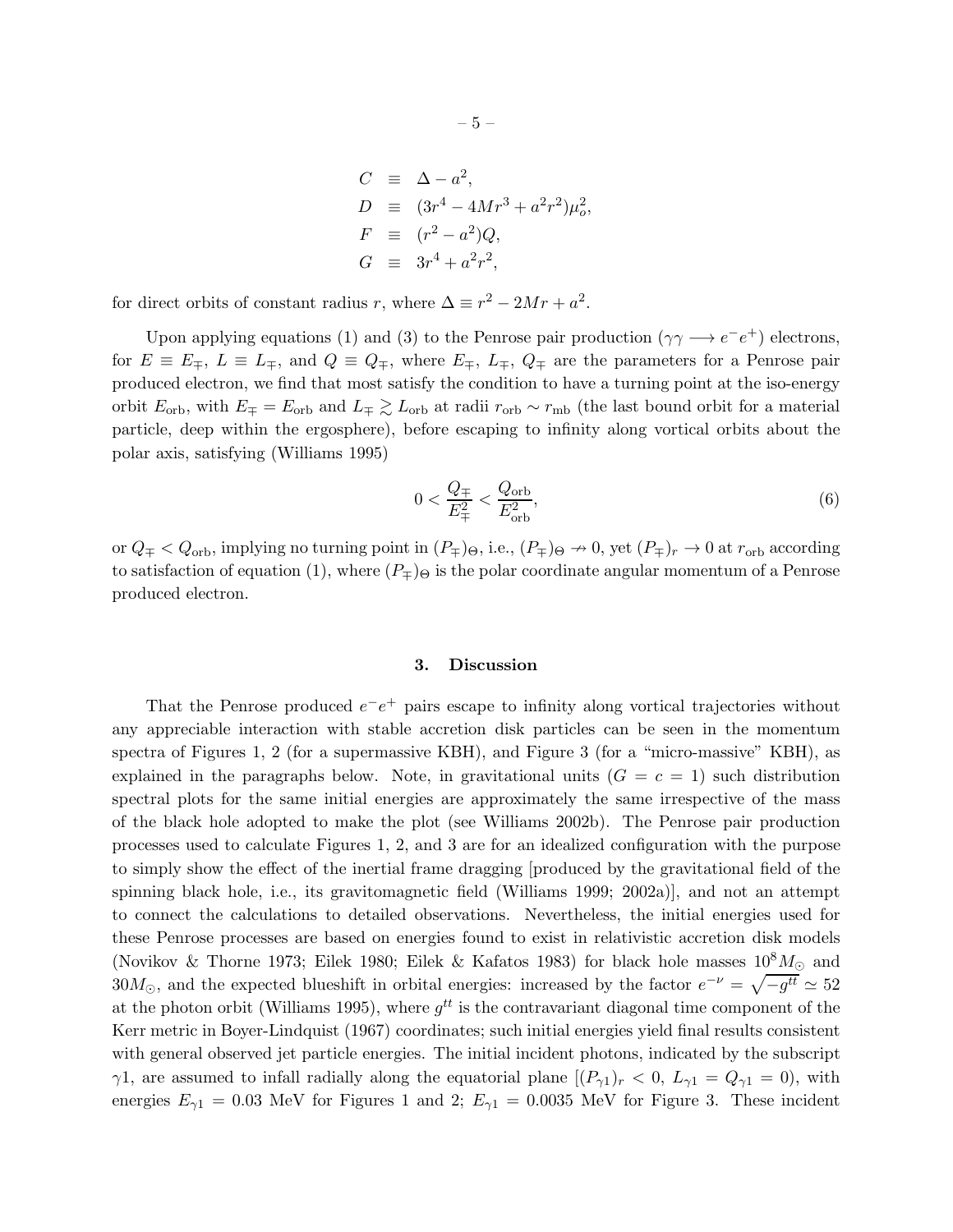photons are allowed to collide with highly blueshifted target photons that orbit at the photon orbit  $r = r_{\rm ph} = 1.074M$ , in nonequatorially confined trajectories, which repeatedly cross (i.e., pass through) the equatorial plane in "spherical-like" orbits that reach certain latitudinal angles (Wilkin 1972). The collision is assumed to take place when the target photon passes through the equatorial plane. The initial orbital parameters for the target photons, indicated by the subscript  $\gamma$ 2, are given by equations (4) and (5) for a particular  $Q_{\gamma 2}$ . Specifically, the target photon orbits can be populated by prior Penrose Compton scattering (Williams 1995; 2002b), and probably by protonproton scatterings of neutral pions that decay  $(\pi^0 \longrightarrow \gamma\gamma)$ , occurring in "hot" ADAFs (Eilek & Kafatos 1983; Mahadevan, Narayan, & Krolik 1997), assuming some of the  $\pi^0$ -decay photons are created with appropriate Q values and energies to become bound at the photon orbit (Williams 1995, 2002a). Now, in a realistic situation the incident and target particles are not constrained to this idealized configuration, but this configuration, including the range of initial energies used (see also captions of Figs. 1, 2, and 3), is most efficient and allows maximum energy-momentum extraction (Williams 1995).

Figures 1a, 2a, and 3a show the azimuthal momenta  $L_{\mp}$  of the Penrose pair production ( $\gamma\gamma \rightarrow$  $e^-e^+$ ) versus the energy  $E_{\pm}$  of the escaping electron pairs after 2000 events [each point (i.e., tiny dot) represents an escaping particle resulting from the events. In general, since the energy  $E$  as measured by an observer at infinity is linearly proportional to the azimuthal angular momentum L in the transformation laws, from the local nonrotating frame to the observer's frame at infinity [compare eqs. (2.7c) and (2.7d) or (3.89a) and (3.89d) of Williams 1995], and since there is a linear relationship between  $E$  and  $L$  in the Boyer-Lindquist coordinate frame, as can be seen in Figures 1b, 2b, and 3b (compare also equation [4]), which is apparently transferred to the scattered particles, the scatter plots (Figs. 1a, 2a, 3a) representing the approximately 2000 escaping electrons per plot appear linear.

Figures 1b, 2b, and 3b show the azimuthal coordinate momentum versus energy of the  $e^-e^+$ pairs, superimposed on the azimuthal coordinate momentum versus energy, orbital parameters, of an electron orbit not confined to the equatorial plane (Wilkins 1972), at  $r_{\text{mb}}$  and  $r_{\text{ms}}$ , the radii of marginally bound and marginally stable orbits, respectively. The conserved orbital parameters E and  $L$  for the nonequatorially confined orbits (for massless and material particles), which reduce to the forms of Bardeen, Press, Teukolsky (1972) for  $Q = 0$ , as measured by an observer at infinity, are given by equations (4) and (5). Notice on Figures 1b, 2b, and 3b that for  $E_{\pm} = E_e \equiv E_{\rm orb}$  at  $r_{\rm mb}$ ,  $r_{\text{ms}} \equiv r_{\text{orb}}$  most of the escaping  $e^-e^+$  pairs have  $L_{\mp} > L_e$ , indicating turning points inside the inner radius of the stable accretion disk ( $\sim r_{\rm ms}$ ); and some, particularly the higher energy pairs, have turning points inside  $r_{\rm mb}$ . Moreover, compare Figures 1b, 2b, and 3b over the total energy range to see that the curves for  $r_{\rm ms}$  and  $r_{\rm mb}$  do not merge into one curve at lower energies; they only appear to on Figures 1b and 2b. This, as well as the satisfaction of the turning point condition stated above (according to equation [1]) at  $r \lesssim r_{\rm mb}$  and/or  $\lesssim r_{\rm ms}$ , can clearly be seen when comparing Figures 4 and 5, which show specific intervals for the cases displayed in Figures 1b and 2b.

Notice also that, the display in Figures 1c, 2c, and 3c, showing  $|(P_{\pm})_{\Theta}| < |(P_e)_{\Theta}|$  for  $E_{\pm}$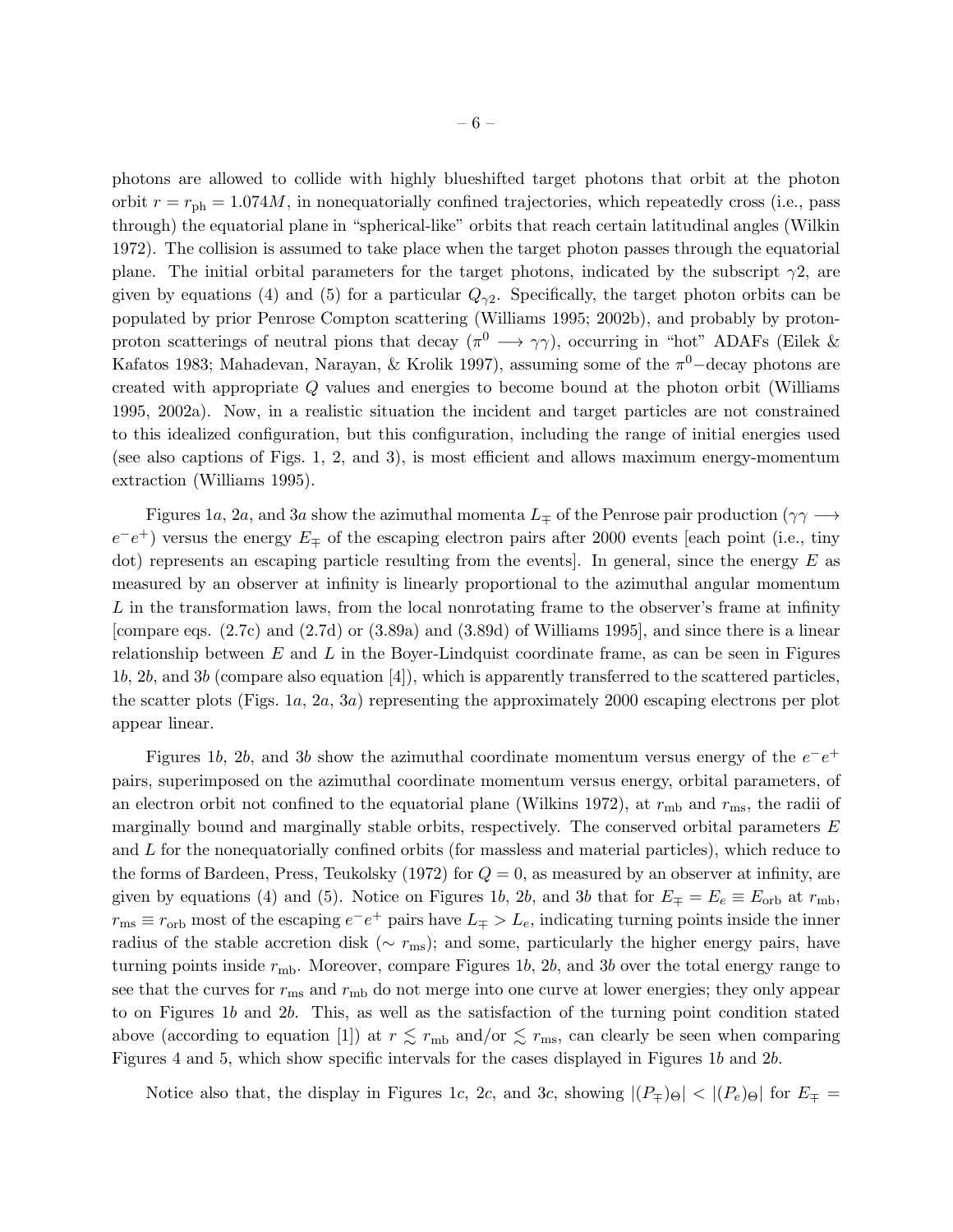$E_e \equiv E_{\rm orb}$  at  $r_{\rm mb}$ ,  $r_{\rm ms} \equiv r_{\rm orb}$  for most of the escaping  $e^-e^+$  pairs<sup>3</sup>, means that these electrons escape to infinity along vortical trajectories, with helical angles of escape, measured relative to the equatorial plane,  $\delta_{\mp} = |90^{\circ} - \Theta_{\mp}| \sim 60^{\circ}$  to  $0.5^{\circ}$ ,  $\delta_{\mp} \sim 9^{\circ}$  to  $0.5^{\circ}$ , and  $\delta_{\mp} \sim 6^{\circ}$  to  $0.5^{\circ}$ , for the electrons displayed in Figures 1, 2, and 3, respectively (see Fig. 6; see also Williams 2002b, 2002a).

Finally, notice that in Figure 1c, some of the  $e^-e^+$  pairs with  $E_{\pm} \lesssim 2.5$  MeV do not escape and can possibly become bound, i.e., populate the orbits, at  $r_{\rm mb}$  or  $r_{\rm ms}$  for "later" Penrose Compton scattering events, involving these nonequatorially confined electrons as targets (Williams 1995, 2002b). This shows that these Penrose processes and the accretion disk assumed (Williams 1995) can compile a self-consistent model producing the three general spectral high energy regimes observed in all AGNs, more or less (e.g., compare Figure 8 of Williams 2002c). That is, for a particular self-consistent case, somewhat *similar* to that of Figure 1, from prior Penrose Compton scattering of initial photons (0.03 MeV) by equatorially confined electron targets at  $r_{\rm mb}$ , the final inward scattered photons  $\sim$  330 keV, with turning points after being blueshifted by a factor of  $e^{-\nu} \simeq 52$ (Williams 2002a), can populate the photon orbit for Penrose pair production ( $\gamma \gamma \rightarrow e^-e^+$ ), which in turn yields electrons that can populate the nonequatorially confined target orbits: with energies up to ∼ 3 MeV, similar to that seen in Figure 1c, for subsequent Penrose Compton scattering. In this self-consistent case, however,  $E_{\pm}$  can extend up to ~ 17 MeV (compare Fig. 1). Note, the population of the target particle orbits and accretion disk properties are discussed in details in Williams (1995, 2002a, 2002b, 2002c).

The helical angles of escape stated above (compare Fig. 6), and given analytically by

$$
\delta = \arccos\left[\frac{-T + \sqrt{T^2 - 4SU}}{2S}\right]^{1/2},\tag{7}
$$

where

$$
S = a^{2}(\mu_{o}^{2} - E^{2}),
$$
  
\n
$$
T = Q + a^{2}(E^{2} - \mu_{o}^{2}) + L^{2},
$$
  
\n
$$
U = -L^{2}
$$

[as derived from the "Carter constant" of motion by letting  $P_{\Theta} \longrightarrow 0$  (see equation [2]; see also Piran & Shaham 1977), where  $\Theta_{\mp} = 90^{\circ} \pm \delta_{\mp}$  for escaping below "+" or above "−" the equatorial plane], suggest that the particles escape to large distances along coil-like geodesics conglomerated in the form of collimated swirling current plasma polar jets, with energy-momentum of the KBH transferred from the highly blueshifted frame dragged scattering events. Now, a test particle moves on a geodesic in a gravitational field if it is not acted on by some external force, but if the parameters such as energy and angular momentum vary with time, then forces are present that can destroy

 $3$ The absolute value brace are included to emphasize that we are comparing the magnitude of the polar coordinate angular momentum.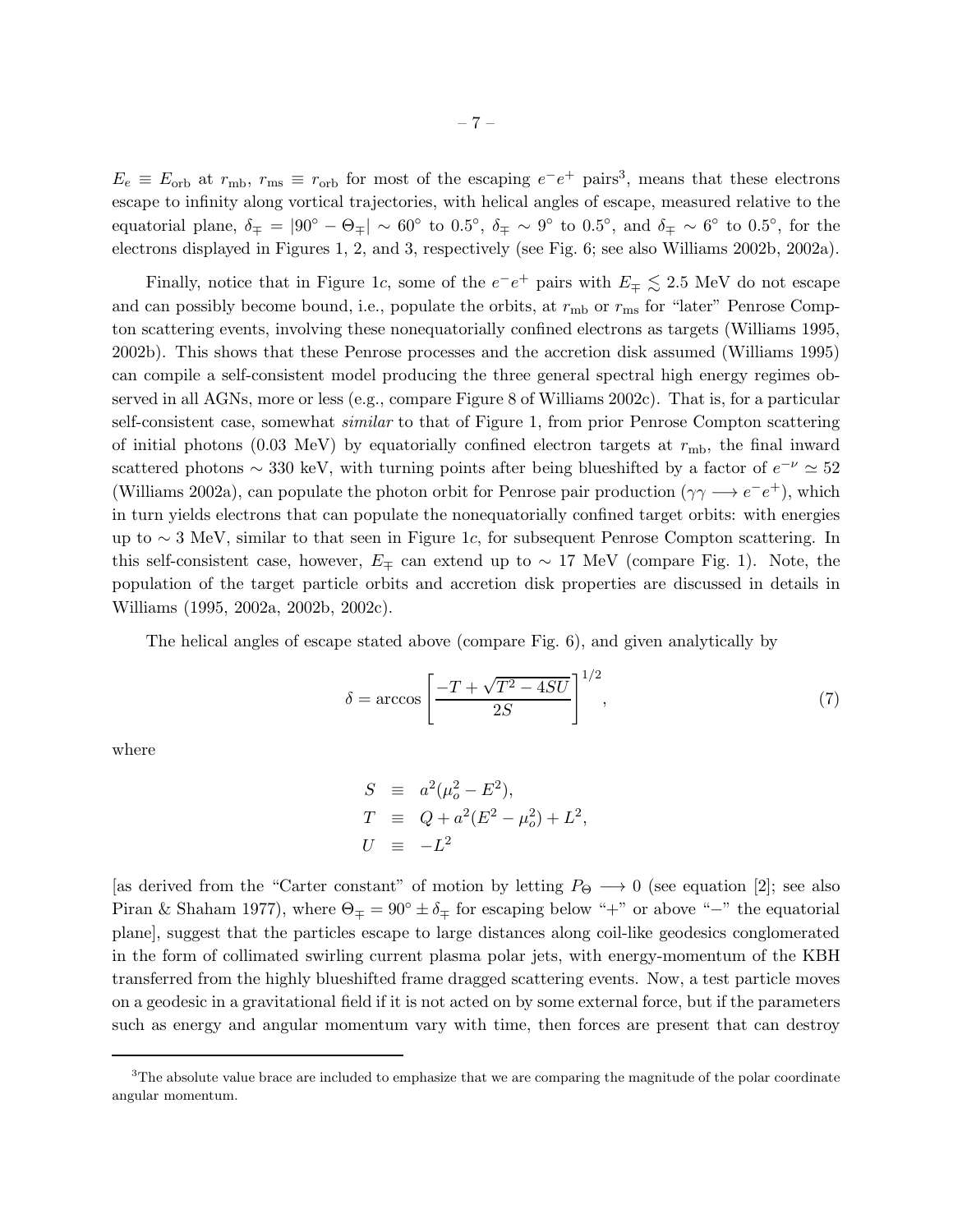the geodesic character of the motion. But the geodesic character of a trajectory, however, can be approximately saved if the time scale of a significant variation of the physical parameters, say  $\tau_{var}$ , is longer than the dynamical time,  $\tau_{dyn}$ , associated with a geodesic trajectory (de Felice & Carlotto 1997). This means that, if the orbital parameters vary slightly as to preserve the initial  $\Theta$  angle (i.e., the emission angle of the particle above or below the equatorial plane), then under suitable conditions, say in a suitable electromagnetic field, we obtain a net axial collimation.

Calculations by de Felice & Carlotto (1997); Karas & Dovčiak (1997) suggest that the average dynamical time associated with the vortical geodesics is sufficiently short to give confidence that the average time of a significant variation of the physical parameters, due to dissipative or accelerating processes, is long enough to ensure the geodesicity condition on outgoing vortical orbits. This then can possibly permit the maintenance of the intrinsic collimation of the Penrose scattered particles by the KBH, particularly because of the sturdiness or stiffness (de Felice & Carlotto 1997) of the coil-like structure of the geodesics. Moreover, their calculations also show that for a Lorentz force acting on a charge particle near the event horizon, for a  $10^8 M_{\odot}$  KBH, inertia and gravity dominate over electromagnetic disturbance.

For completion, the overall difference in the distributions of the polar angles of escape, displayed in Figure 6, is a general relativistic effect, due to the gravitomagnetic (GM) force field acting on the momentum of individual particles, resulting in an "alteration" of the incoming and scattering angles. The resultant force in the polar direction, as conveyed in the spectra of Figure 6, depends largely on the counterbalance between the dynamics of the nonequatorially confined target photons' orbits (with latitudinal angles  $\lesssim 0.5^{\circ}$  about the equatorial plane) and the GM force. Note, an important feature of the GM field (caused by the angular momentum of the rotating black hole) is the production of symmetrical and asymmetrical polar jets: appearing to break the expected reflection symmetry of the Kerr metric, above and below the equatorial plane (Williams 2002a). The general shapes of the spectra are not the same because the energy-momenta of the initial and escaping particles, in the three cases (Figs.  $6a - 6c$ ) are different; therefore, the GM force  $(\mathbf{F}_{GM} = \hat{\mathbf{H}} \cdot \mathbf{p})$ , acting proportional to the momentum  $(\mathbf{p})$  of a particle, will be different, where  $\hat{\mathbf{H}}$ is the GM tensor (Thorne, Price, & Macdonald 1986). The GM force behaves in some degree like a "Coriolis force," acting on the momentum of particles in the local inertial frame that has been dragged into rotation. This can be somewhat understood by looking at the GM force component in the polar direction:

$$
(F_{\text{GM}})_{\Theta} \propto (H^r P_{\Phi} - \tilde{H}^{\Phi} P_r); \tag{8}
$$

with

$$
H^r \le 0 \text{ for } \Theta \le 90^\circ,
$$
  
\n
$$
H^r \ge 0 \text{ for } \Theta \ge 90^\circ,
$$
  
\n
$$
\tilde{H}^{\Phi} > 0 \text{ for } \Theta \le 90^\circ \text{ and } \Theta > 90^\circ,
$$
\n(9)

as defined by the components of the GM tensor for  $r \sim r_{+}$ , where it appears that the spacetime frame dragging is so severe that the GM field lines are distorted into the direction of rotation,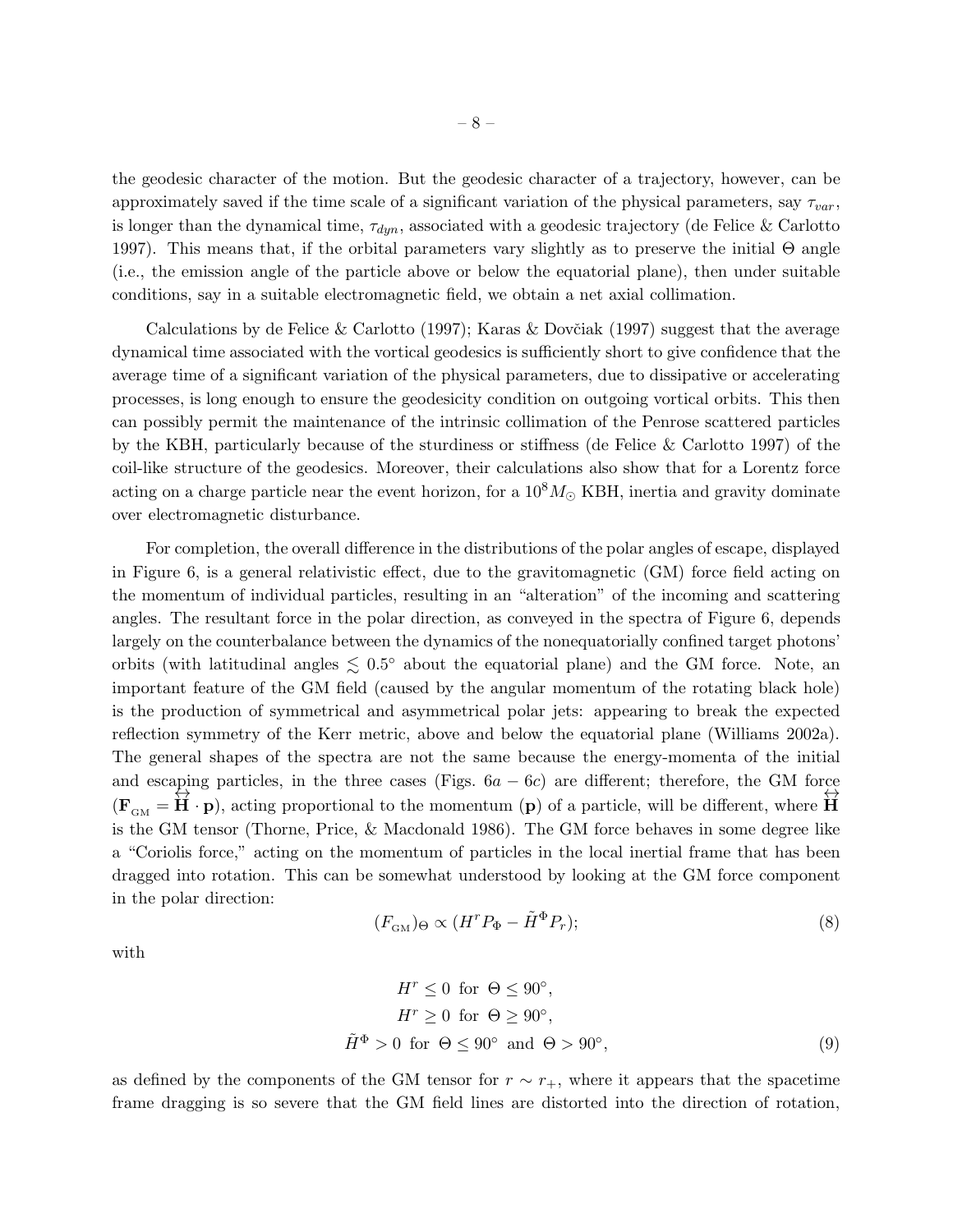producing the nonzero  $\tilde{H}^{\Phi}$  term (Williams 2002a). Notice in equation (8), using equation (9), that the first term maintains equatorial reflection symmetry, while the second term introduces asymmetry; this second term is expected to exist effectively only near the event horizon  $(r_{+})$ , i.e., inside the ergosphere: the region of importance for the Penrose mechanism to operate. A general analysis of equations (8) and (9) reveals the following conditions:

- 1. At  $\Theta = 90^{\circ}$ ,  $P_r < 0$  or  $P_r > 0$ , the force on the particle will be  $(F_{\text{GM}})_{\Theta} > 0$  or  $(F_{\text{GM}})_{\Theta} < 0$ , respectively.
- 2. At  $\Theta > 90^{\circ}$ ,  $P_r > 0$ ,  $P_{\Phi} > 0$ , the force on the particle will be  $(F_{GM})_{\Theta} > 0$  for  $H^r P_{\Phi} > \tilde{H}^{\Phi} P_r$ , and  $(F_{\text{cm}})_{\Theta} < 0$  for  $H^r P_{\Phi} < \tilde{H}^{\Phi} P_r$ .
- 3. At  $\Theta < 90^{\circ}$ ,  $P_r > 0$ ,  $P_{\Phi} > 0$ , the force on the particle will be  $(F_{GM})_{\Theta} < 0$ .

We now use the three conditions above to explain the escaping particle distribution in the individual spectra of Figure 6. The momentum components  $(P_{\Phi}, P_r)$  and the polar angle ( $\Theta$ ) are to be compared with that of the initial and escaping particles. In the case of the lowest energy (Fig. 6c; see also Fig. 3) target ( $E_{\gamma 2} \simeq 3.387 \text{ MeV}$ ) and incoming ( $E_{\gamma 1} = 0.0035 \text{ MeV}$ ) photons, the initial asymmetry, favoring the positive  $\hat{\mathbf{e}}_{\Theta}$  direction, is established by the GM field acting on the radially infalling photons according to condition 1. The outward radial momenta of the escaping electrons with  $90^{\circ} \lesssim \Theta_{\mp} \lesssim 90^{\circ}$ , according to conditions 1–3, are not large enough to overcome the force produced by  $(F_{GM})_{\Theta} > 0$ ; therefore, the asymmetry remains. For the lowest energy escaping electrons, the GM force dominates over the dynamics of the target photons, resulting in helical angles of escape  $\delta_{\mp} > 0.5^{\circ}$  for most of the escaping electrons. Also, the H<sup>r</sup> component has a larger absolute value for a particle with a larger  $\delta_{\pm}$  (Williams 2002a), thus contributing to the distribution being forced away from the equatorial plane according to conditions 2 and 3 (compare eqs. [8] and [9]). Finally, in this particular case, as the energy of the escaping electrons increase, the GM force dominates less and less, while the orbital dynamics of the target photons begin to dominate, producing smaller  $\delta_{\pm}$ 's, consistent with the latitudinal angles of the target photons (recall are  $\lesssim 0.5^{\circ}$ ).

In the case of the somewhat higher energy (Fig. 6a; see also Fig. 1) target  $(E_{\gamma2} \simeq 13.54 \text{ MeV})$ and incoming  $(E_{\gamma 1} = 0.03 \text{ MeV})$  photons, the initial asymmetry, favoring the positive  $\hat{\mathbf{e}}_{\Theta}$  direction, caused by the GM field acting on the radially infalling photons according to condition 1 appears to be approximately balanced by  $(F_{\text{GM}})_{\theta} < 0$  according to conditions 2 and 3, except at the very highest energy of the escaping electron pairs, where  $(F_{GM})_{\Theta} > 0$  dominates according to condition 2, producing asymmetry. For most of the escaping electrons, the GM force dominates over the dynamics of the target photons, resulting in helical angles of escape as high as  $\delta_{\mp} \sim 60^{\circ}$ according to conditions 2 and 3. Nevertheless, as the energy of the escaping electrons increase, the orbital dynamics of the target photons begin to dominate, producing smaller  $\delta_{\pm}$ 's.

In the case of the highest energy (Fig. 6b; see also Fig. 2) target  $(E_{\gamma2} \simeq 2146 \text{ MeV})$  and incoming ( $E_{\gamma1} = 0.03$  MeV) photons, the asymmetry, favoring the positive  $\hat{\mathbf{e}}_{\Theta}$  direction, caused by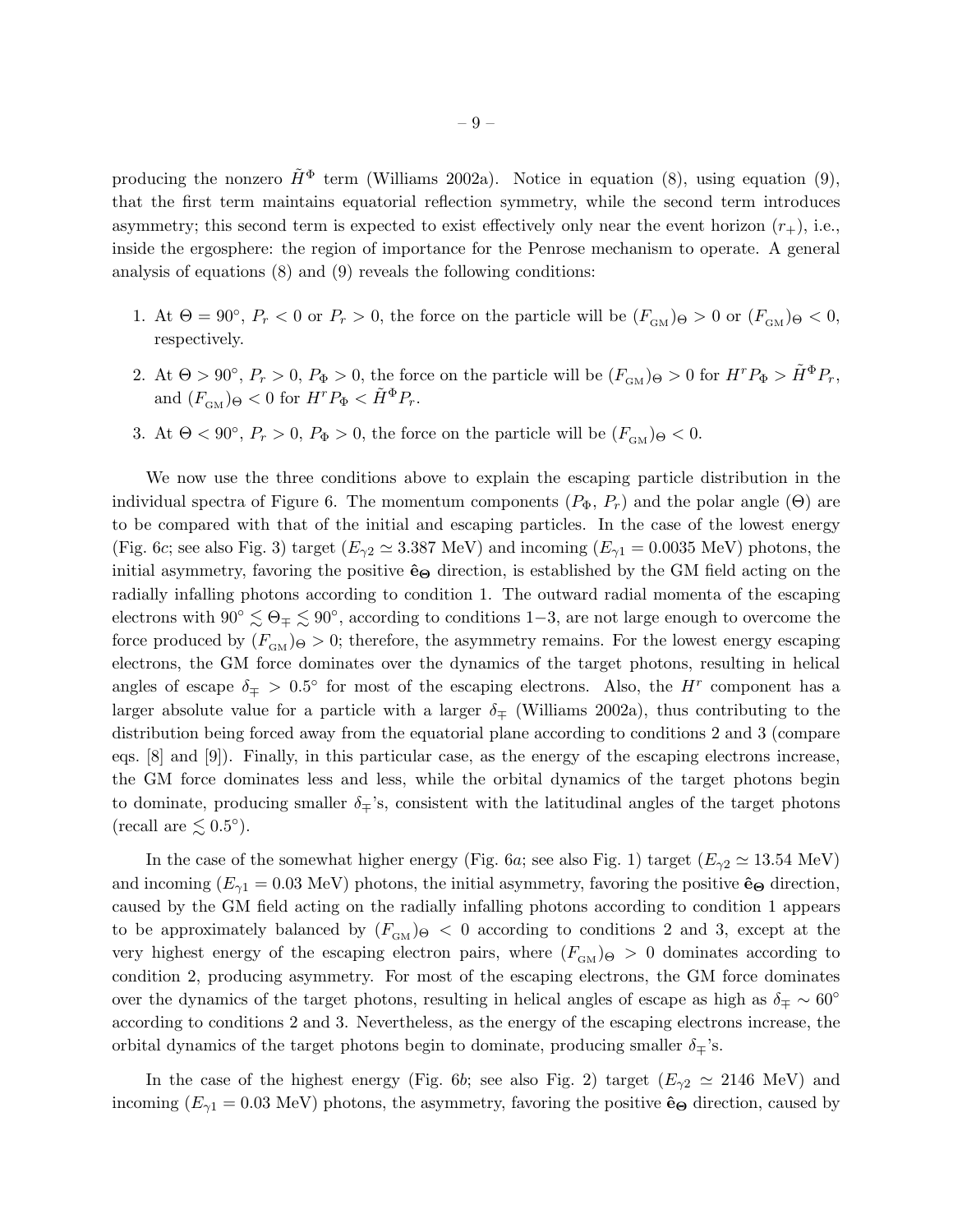the GM field acting on the the radially infalling photons according to condition 1 and the high energy escaping electrons according to condition 2, where  $(F_{GM})_{\Theta} > 0$  dominates for  $H^r P_{\Phi} > \tilde{H}^{\Phi} P_r$  (recall that  $P_{\Phi}$  increases with increasing E), appears to dominate over  $(F_{GM})_{\Theta} < 0$  in conditions 1–3. Also, except for the relatively very lowest energy of the escaping pairs, the orbital dynamics of the target photons appear to dominate over the GM force, as the escaping energy increases, producing predominantly electrons with  $\delta_{\mp} \lesssim 1^{\circ}$ .

Note, in these Penrose processes, the GM force is inherently tied to the overall scattering process through the Kerr metric. That is, just as we do not have to calculate separately the gravitational force on the scattered particles due to the mass  $M$  of the KBH, we do not have to calculate separately the GM force on the scattered particles due to the angular momentum J of the KBH. The GM force, however, is given here separately only to show how it relates to the final four-momenta of the scattered particles, in an effort to explain the major different of spectral distributions displayed in Figure 6.

## 4. Conclusions

In this paper, I have shown that the Penrose pair production  $(\gamma \gamma \rightarrow e^-e^+)$  electrons, of processes occurring at the photon orbit  $r_{\rm ph}$ , escape to infinity along vortical trajectories about the polar axis, without any appreciable interaction with the stable accretion disk particles (which are located at  $r \gtrsim r_{\text{ms}}$ ). This is also expected to be true for the Penrose Compton scattered escaping photons that have inward directed radial momenta with turning points at  $r \sim r_{\rm ph}$ , escaping along vortical orbits concentric the polar axis (Williams 2001, 2002b). Nevertheless, on the other hand, since the Penrose Compton scattering processes occur at radii  $r_{\rm mb} \lesssim r \lesssim r_{\rm ms}$  the scattered photons with positive radial momenta probably have appreciable interaction with the inner region of the accretion disk, as suggested by the broad Fe K $\alpha$  emission line at  $\sim$  6 keV observed in the bright Seyfert 1 galaxy MCG—6-30-15 (Wilms et al. 2001); see the qualitative description in Williams (2002b). Details concerning MCG—6-30-15 will be investigated in a future paper.

Overall, these vortical trajectories of escaping particles strongly suggest that the KBH is responsible for the precollimation (de Felice & Curir 1992; de Felice & Carlotto 1997; de Felice & Zanotti 2000; see also Bičák, Semerák, & Hadrava 1993; Karas & Dovčiak 1997) of the observed jets of relativistic particles, emanating from the cores of objects powered by black holes (compare Junor, Biretta, & Livio 1999). Note, the coil-like collimation of the vortical orbits, presented here, and those of the Penrose Compton scattering processes, are investigated in further details elsewhere. Further investigations of this precollimation will include the self-induced dynamo magnetic field associated with the vortical orbiting escaping Penrose produced  $(\gamma \gamma \rightarrow e^-e^+)$  pairs: such field could be an important contribution to the observed synchrotron emission as well as in maintaining collimation. Recent polarization measures (e.g., see Homan 2004 and references therein) appear to be consistent with the dynamics and kinematics of these vortical polar trajectories of escaping electrons. The degree to which the above statement applies in consistency, with the interpretation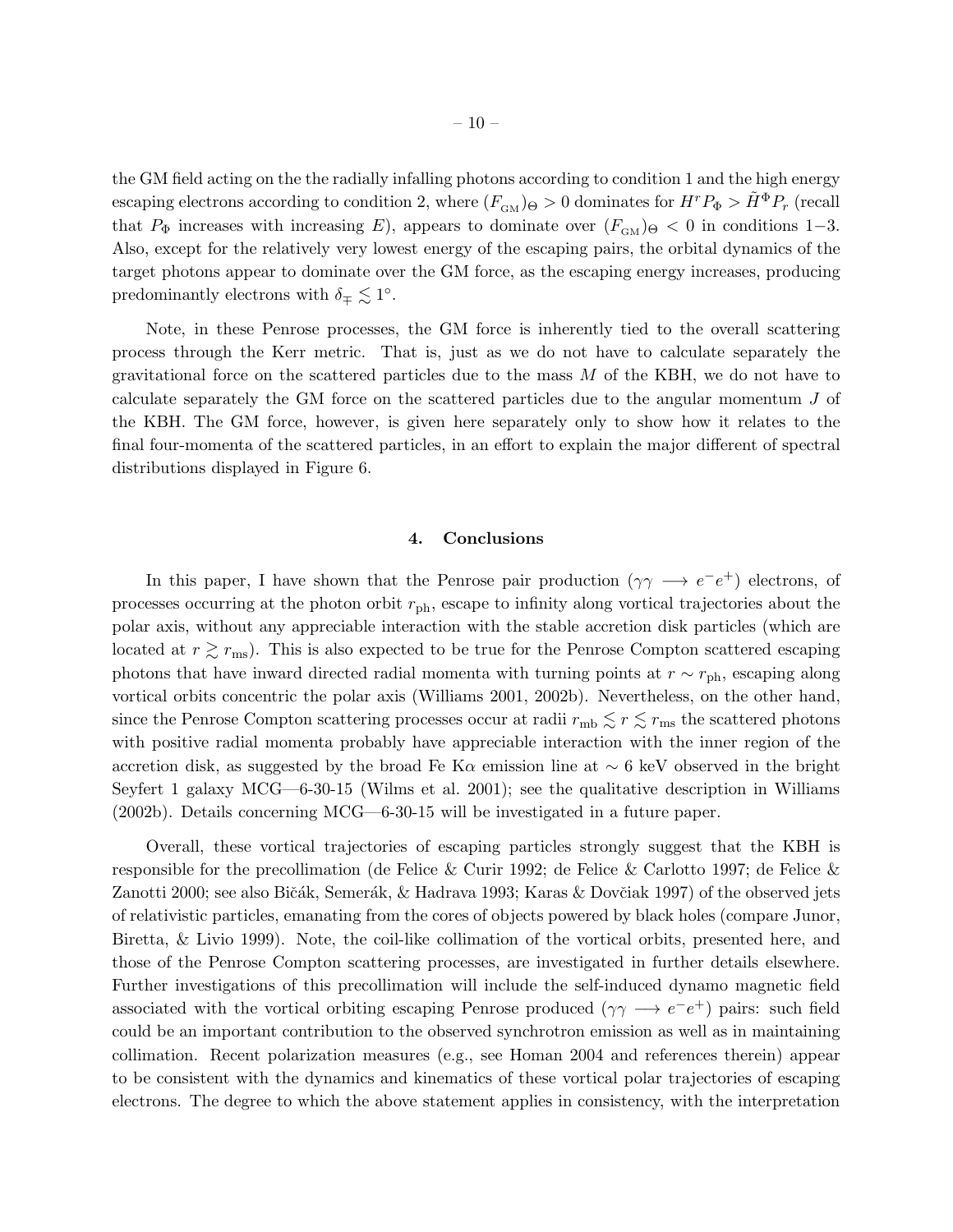that the observed transverse rotation-measure gradients across the jets (Gabuzda & Murray 2003) are due to an intrinsic helical magnetic field structure associated with the accretion disk, must be looked at in details. The best-case scenario would be for the magnetic field of the accretion disk to assist in further collimating and accelerating the Penrose produced relativistic jet particles as they escape from the black hole out to observed distances.

I first thank God for His thoughts and for making this research possible. Next, I thank Dr. Fernando de Felice and Dr. Henry Kandrup for their helpful comments and discussions. Also, I thank Dr. Roger Penrose for his continual encouragement. I am grateful to Dr. Jiří Bičák for helpful comments. This work was supported in part by a grant from NSF and AAS Small Research Grant.

#### REFERENCES

- Bardeen, J. M., Press, W. H., & Teukolsky, S. A. 1972, ApJ, 178, 347
- Bičák, J., Semerák, O., & Hadrava, P. 1993, MNRAS, 263, 545
- Boyer, R. H., & Lindquist, R. W. 1967, J. Math. Phys., 8, 265
- Carter, B. 1968, Phys. Rev., 174, 1559
- de Felice, F., & Calvani, M. 1972, IL Nuovo Cimento, 10 B, 447
- de Felice, F., & Carlotto, L. 1997, ApJ, 481, 116
- de Felice, F., & Curir, A. 1992, Class. Quantum Grav., 9, 1303
- de Felice, F., & Zanotti, O. 2000, Gen. Rel. Grav., 8, No. 32, 1449
- Eilek, J. A. 1980, ApJ, 236, 664
- Eilek, J. A., & Kafatos, M. 1983, ApJ, 271, 804
- Gabuzda, D. C., & Murray, E. 2003, in Future Directions in High Resolution Astronomy: The 10th Anniversary of the VLBA, ed. J. D. Romney & M. J. Reid (astro-ph/0309668)
- Homan, D. C. 2003, in Future Directions in High Resolution Astronomy: The 10<sup>th</sup> Anniversary of the VLBA, ed. J. D. Romney & M. J. Reid (astro-ph/0401320)
- Junor, W., Biretta, J. A., & Livio, M 1999, Nature, 401, 891
- Karas, V., & Dovčiak, M. 1997, Gen. Rel. Grav., 29, 1449
- Kerr, R. P. 1963, Phys. Rev. Lett., 11, 237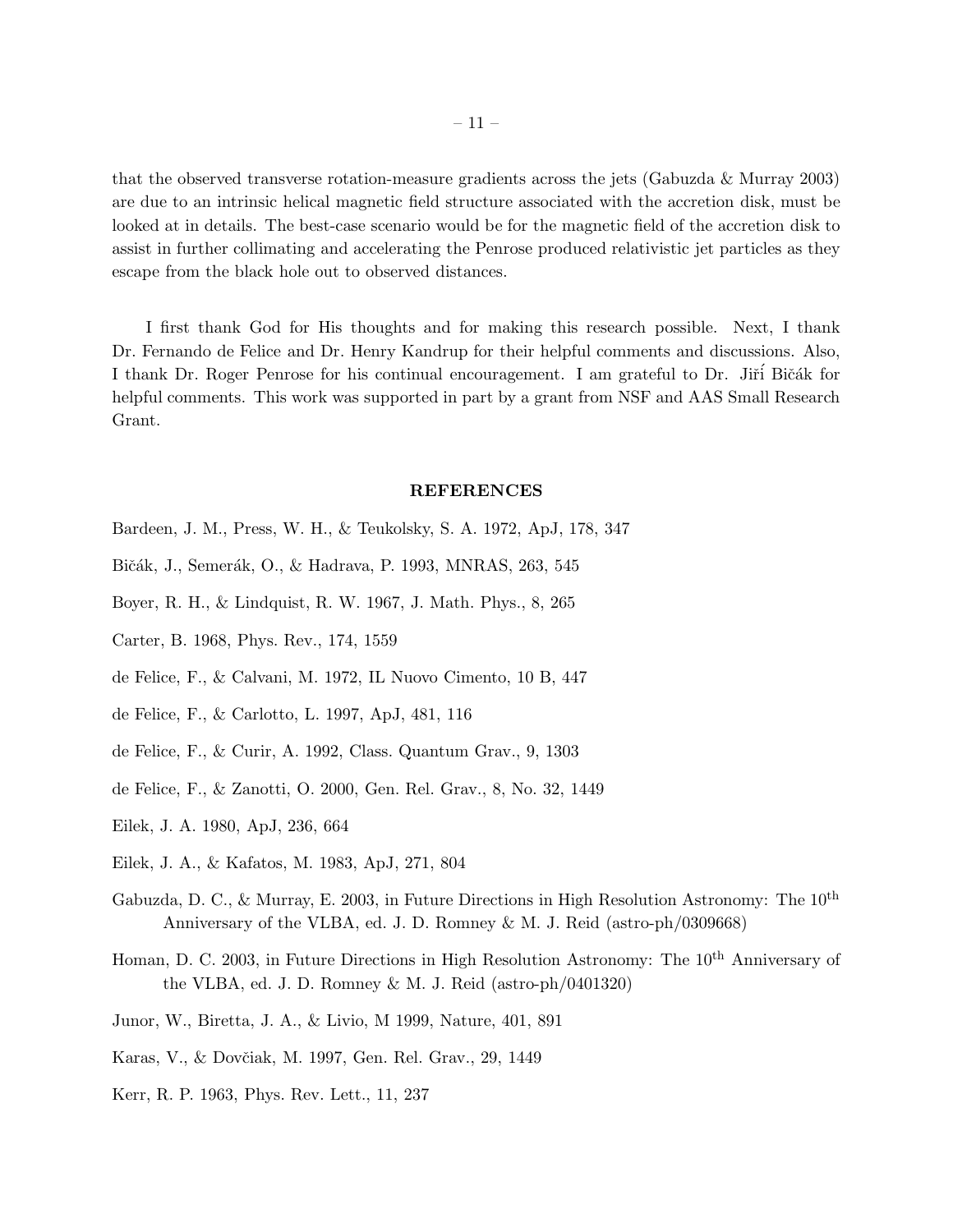- Landau, L. D., & Lifshitz, E. M. 1975, The Classical Theory of Fields (Oxford: Pergamon Press)
- Lightman, A. P., & Eardley, D. M. 1974, ApJ, 187, L1
- Mahadevan, R., Narayan, R., & Krolik, J. 1997, ApJ, 486, 268
- Novikov, I. D., & Thorne, K. S. 1973, in Black Holes, ed. C. DeWitt & B. S. DeWitt (New York: Gordon and Breach Science Publishers), 343
- Penrose, R. 1969, Rivista Del Nuovo Cimento: Numero Speciale, 1, 252
- Piran, T., & Shaham, J. 1977, Phys. Rev. D, 16, No. 6, 1615
- Shapiro, S. L., Lightman, A. P., & Eardley, D. M. 1976, ApJ, 204, 187
- Thirring, H., & Lense, J. 1918, Phys. Z., 19, 156
- Thorne, K. S., Price, R. H., & Macdonald, D. A. 1986, Black Holes: The Membrane Paradigm (New Haven: Yale University Press)
- Wilkins, D. C. 1972, Phys. Rev. D, 5, 814
- Williams, R. K. 1991, Ph.D. thesis, Indiana Univ.
- ——–. 1995, Phys. Rev. D, 51, 5387
- ——–. 1999, in Proceedings of The Eighth Marcel Grossmann Meeting on General Relativity, Jerusalem, Israel, ed. T. Piran & R. Ruffini (Singapore: World Science), 416
- ——–. 2001, in Relativistic Astrophysics: 20th Texas Symposium, Austin, Texas, ed. J. C. Wheeler & H. Martel (New York: American Institute of Physics), 448 (astro-ph/0111161)
- ——–. 2002a, submitted to Phys. Rev. D (astro-ph/0203421)
- ——–. 2002b, submitted to ApJ (astro-ph/0210139)
- $-$ . 2002c, submitted to ApJ (astro-ph/0306135)
- Wilms, J., Reynolds, C. S., Begelman, M. C., Reeves, J., Molendi, S., Staubert, R., & Kendziorra, E. 2001, MNRAS, 328, L27 (astro-ph/0110520)

This preprint was prepared with the AAS IATEX macros v5.2.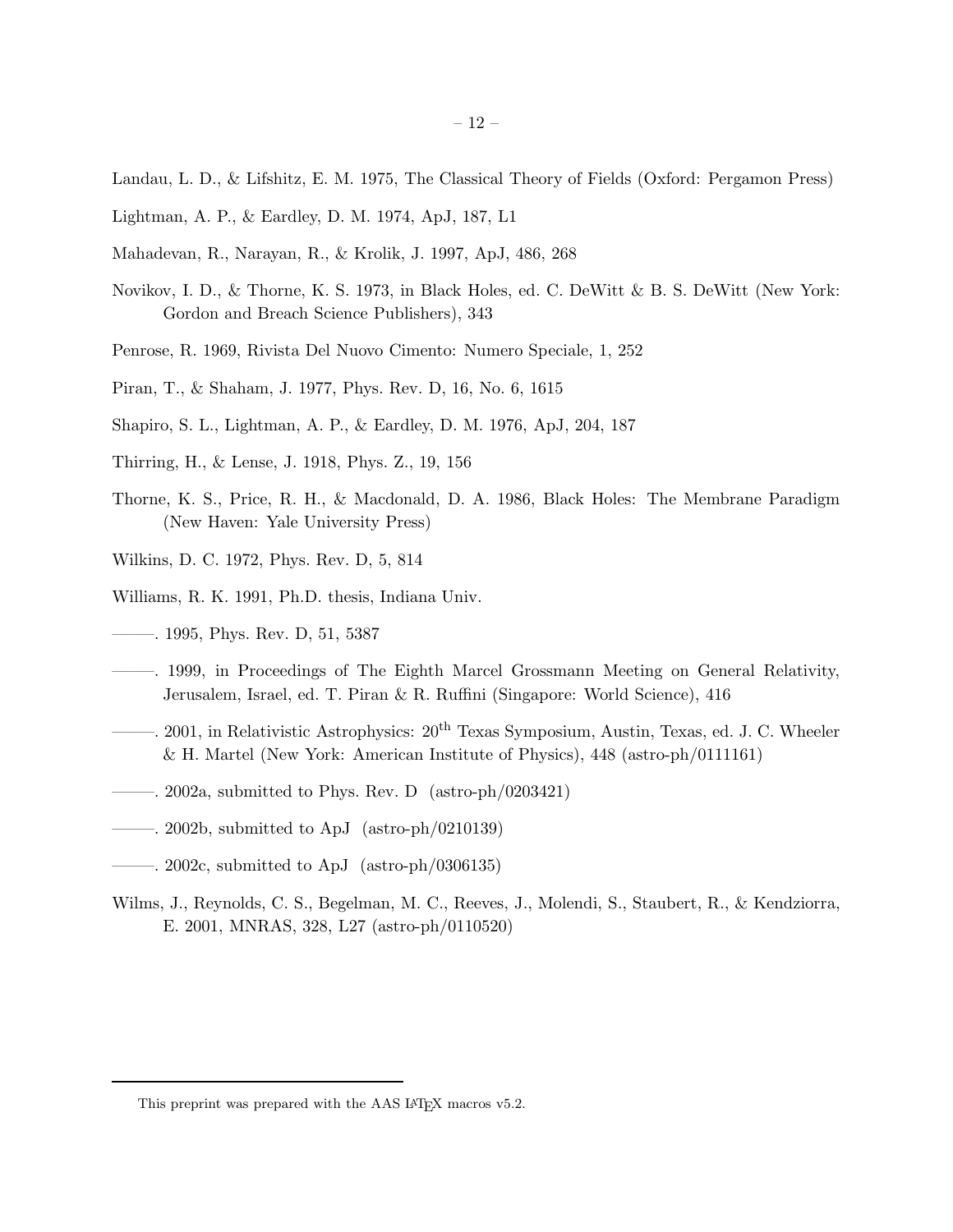

Fig. 1.— Magnitude of the azimuthal  $(P_{\Phi} = L)$  and polar  $(P_{\Theta})$  coordinate momenta for escaping vortical trajectories of electrons from Penrose pair production  $(\gamma \gamma \rightarrow e^-e^+)$  at  $r_{\rm ph} = 1.074M$ , and for the bound nonequatorially confined electron particle orbits that cross the equatorial plane  $(P_{\Theta} \equiv Q^{1/2})$ :  $(P_e)_{\Phi}$  vs.  $E_e$  and  $(P_e)_{\Theta}$  vs.  $E_e$ , of electron orbits, at  $r_{\rm mb} \simeq 1.089M$  (dashed curve) and at  $r_{\text{ms}} \simeq 1.2M$  (solid curve). (a) Scatter plot displaying  $L_{\pm}$  vs.  $E_{\mp}$  of  $e^-e^+$  pairs after 2000 events (each point represents an escaping electron). The case shown has initial parameters:  $E_{\gamma 1} =$ 0.03 MeV, the infalling photon energy;  $E_{\gamma 2} \simeq 13.54$  MeV, the target photon orbital energy;  $L_{\gamma 2} \simeq$ 55.6 $Mm_e$ , corresponding azimuthal coordinate momentum;  $Q_{\gamma 2}^{1/2} = \pm 0.393 Mm_e$ , corresponding polar coordinate momentum  $(P_{\gamma 2})_{\Theta}$ ; and  $M = 10^8 M_{\odot}$ . (b)  $L_{\pm}$  vs.  $E_{\mp}$  superimposed on the orbital parameters  $L_e$  vs.  $E_e$ ; see also Fig. 4. (c)  $(P_{\mp})_{\Theta}$  vs.  $E_{\mp}$  superimposed on the orbital parameters  $(P_e)_{\Theta}$  vs.  $E_e$ .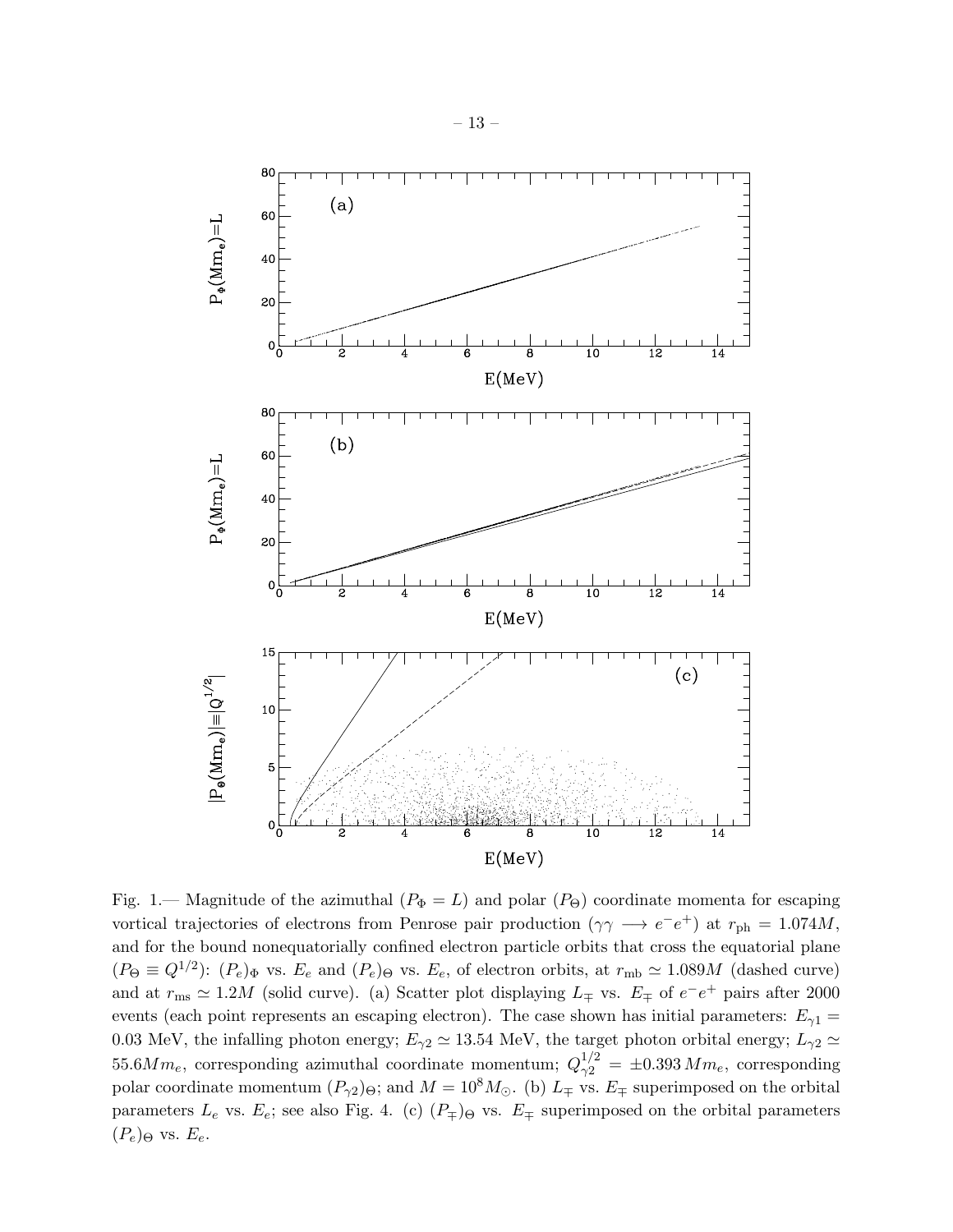

Fig. 2.— Magnitude of the azimuthal  $(P_{\Phi} = L)$  and polar  $(P_{\Theta})$  coordinate momenta for escaping vortical trajectories of electrons from Penrose pair production ( $\gamma \gamma \rightarrow e^-e^+$ ) at  $r_{\rm ph} = 1.074M$ , and for the bound nonequatorially confined electron particle orbits that cross the equatorial plane  $(P_{\Theta} \equiv Q^{1/2})$ :  $(P_e)_{\Phi}$  vs.  $E_e$  and  $(P_e)_{\Theta}$  vs.  $E_e$ , of electron orbits, at  $r_{\rm mb} \simeq 1.089M$  (dashed curve) and at  $r_{\text{ms}} \simeq 1.2M$  (solid curve). (a) Scatter plots displaying  $L_{\pm}$  vs.  $E_{\pm}$  and  $(P_{\pm})_{\Theta}$  vs.  $E_{\pm}$  of  $e^-e^+$  pairs after 2000 events (each point represents an escaping electron). The case shown has initial parameters:  $E_{\gamma 1} = 0.03$  MeV, the infalling photon energy;  $E_{\gamma 2} \simeq 2146$  MeV, the target photon orbital energy;  $L_{\gamma 2} \simeq 8.81 \times 10^3 M m_e$ , corresponding azimuthal coordinate momentum;  $Q_{\gamma 2}^{1/2} = \pm 62.28 \, Mm_e$ , corresponding polar coordinate momentum  $(P_{\gamma 2})_{\Theta}$ ; and  $M = 10^8 M_{\odot}$ . (b)  $L_{\pm}$  vs.  $E_{\mp}$  superimposed on the orbital parameters  $L_e$  vs.  $E_e$ ; see also Fig. 5. (c)  $(P_{\mp})_{\Theta}$  vs.  $E_{\mp}$ superimposed on the orbital parameters  $(P_e)_{\Theta}$  vs.  $E_e$ .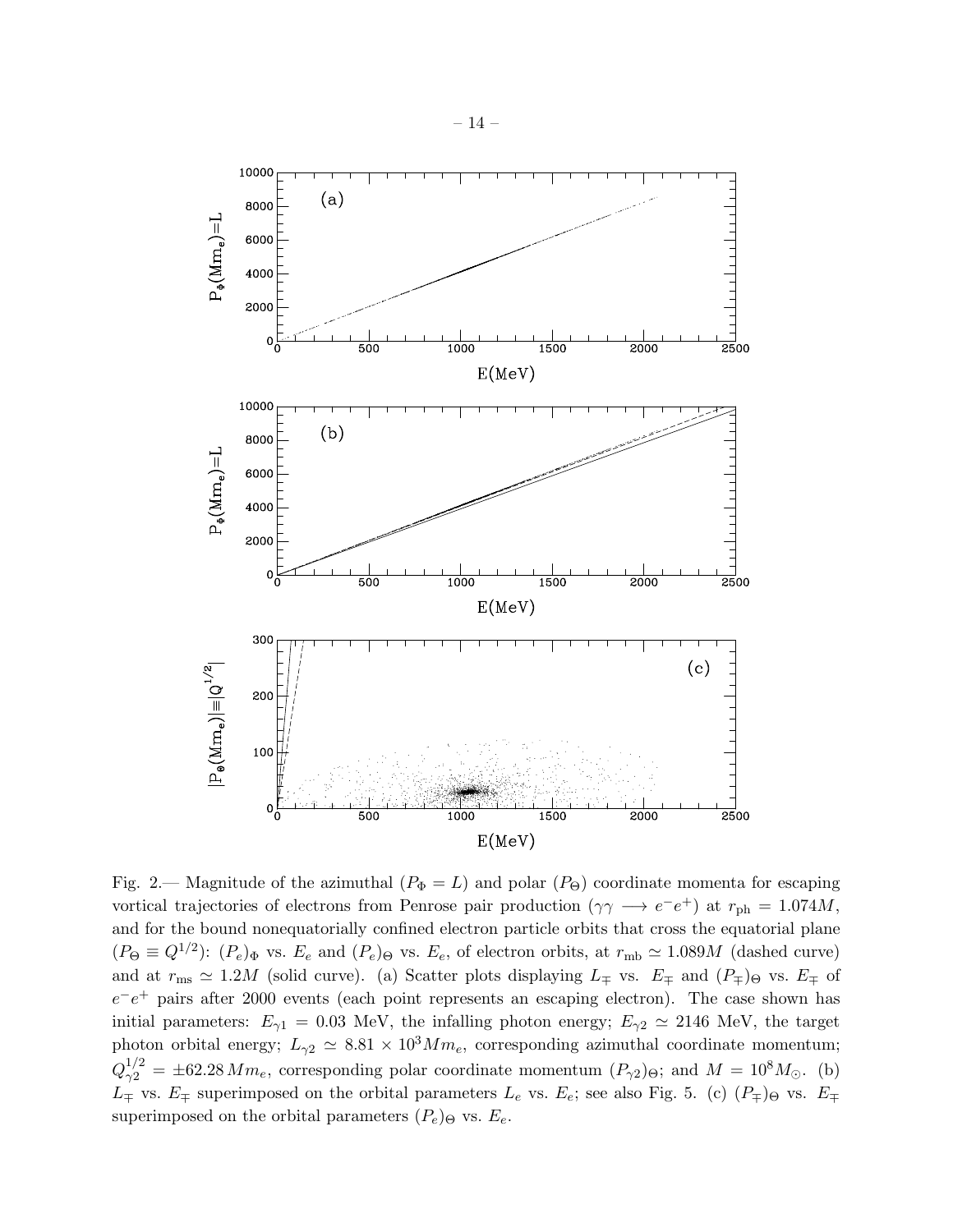

Fig. 3.— Magnitude of the azimuthal  $(P_{\Phi} = L)$  and polar  $(P_{\Theta})$  coordinate momenta for escaping vortical trajectories of electrons from Penrose pair production ( $\gamma \gamma \rightarrow e^-e^+$ ) at  $r_{\rm ph} = 1.074M$ , and for the bound nonequatorially confined electron particle orbits that cross the equatorial plane  $(P_{\Theta} \equiv Q^{1/2})$ :  $(P_e)_{\Phi}$  vs.  $E_e$  and  $(P_e)_{\Theta}$  vs.  $E_e$ , of electron orbits, at  $r_{\rm mb} \simeq 1.089M$  (dashed curve) and at  $r_{\text{ms}} \simeq 1.2M$  (solid curve). (a) Scatter plots displaying  $L_{\mp}$  vs.  $E_{\mp}$  and  $(P_{\mp})_{\Theta}$  vs.  $E_{\mp}$ of  $e^-e^+$  pairs after 2000 events (each point represents an escaping electron). The case shown has initial parameters:  $E_{\gamma 1} = 0.0035$  MeV, the infalling photon energy;  $E_{\gamma 2} \simeq 3.387$  MeV, the target photon orbital energy;  $L_{\gamma 2} \simeq 13.86 M m_e$ , corresponding azimuthal coordinate momentum;  $Q_{\gamma 2}^{1/2} = \pm 0.125 \, Mm_e$ , corresponding polar coordinate momentum  $(P_{\gamma 2})_{\Theta}$ ; and  $M = 30M_{\odot}$ . (b)  $L_{\mp}$ vs.  $E_{\pm}$  superimposed on the orbital parameters  $L_e$  vs.  $E_e$ . (c)  $(P_{\mp})\Theta$  vs.  $E_{\mp}$  superimposed on the orbital parameters  $(P_e)_{\Theta}$  vs.  $E_e$ .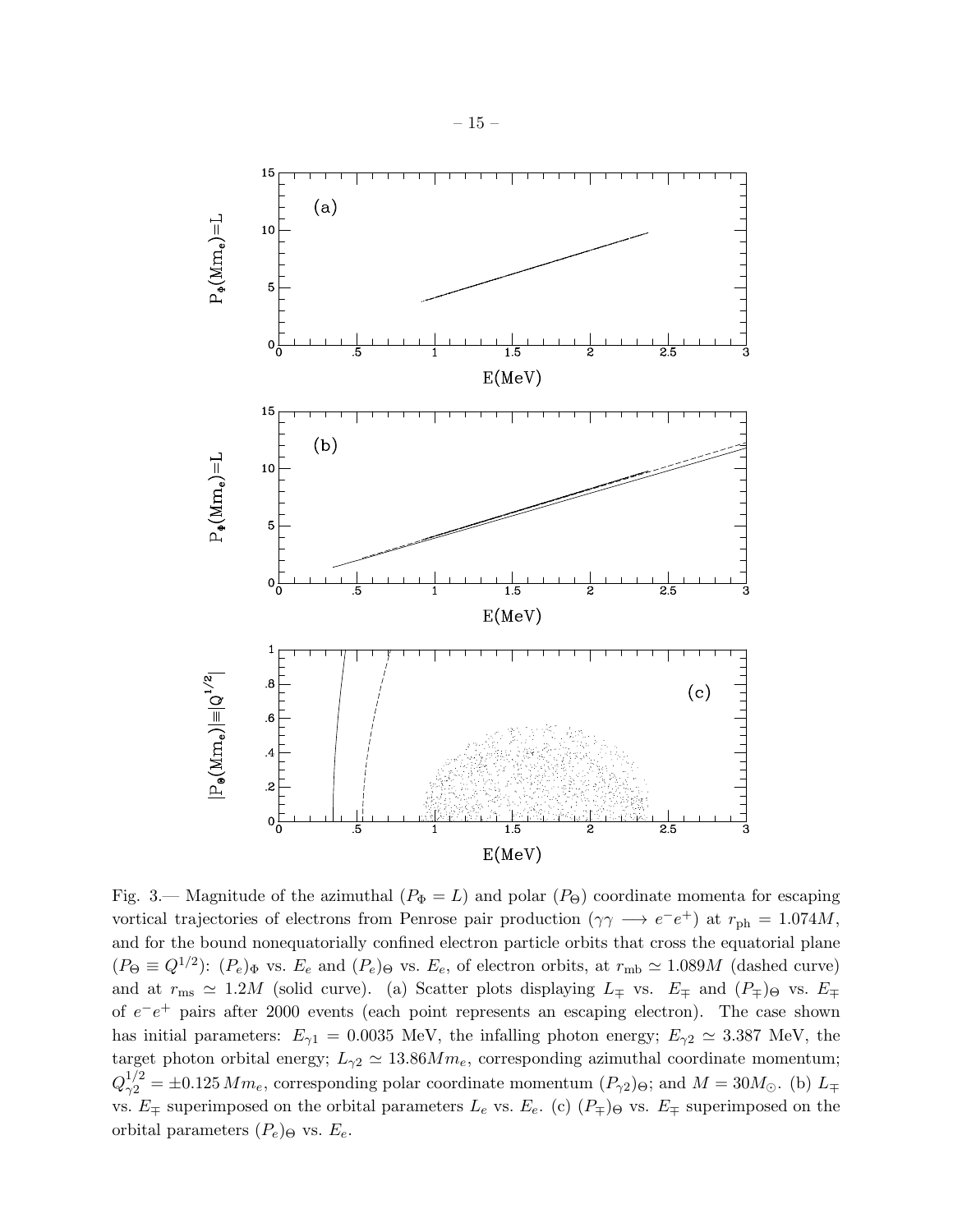

Fig. 4.— Magnitude of the azimuthal  $(P_{\Phi} = L)$  coordinate momentum for escaping vortical trajectories of electrons from Penrose pair production  $(\gamma \gamma \rightarrow e^-e^+)$  at  $r_{\text{ph}} = 1.074M$  (scatter points), and for the bound nonequatorially confined electron particle orbits that cross the equatorial plane:  $(P_e)$ <sub>Φ</sub> vs.  $E_e$ , of electron orbits, at  $r_{\rm mb} \simeq 1.089M$  (dashed curve) and at  $r_{\rm ms} \simeq 1.2M$  (solid curve). Panels (a), (b), and (c), showing  $L_{\mp}$  vs.  $E_{\mp}$ , are specific intervals corresponding to Fig. 1b (see text).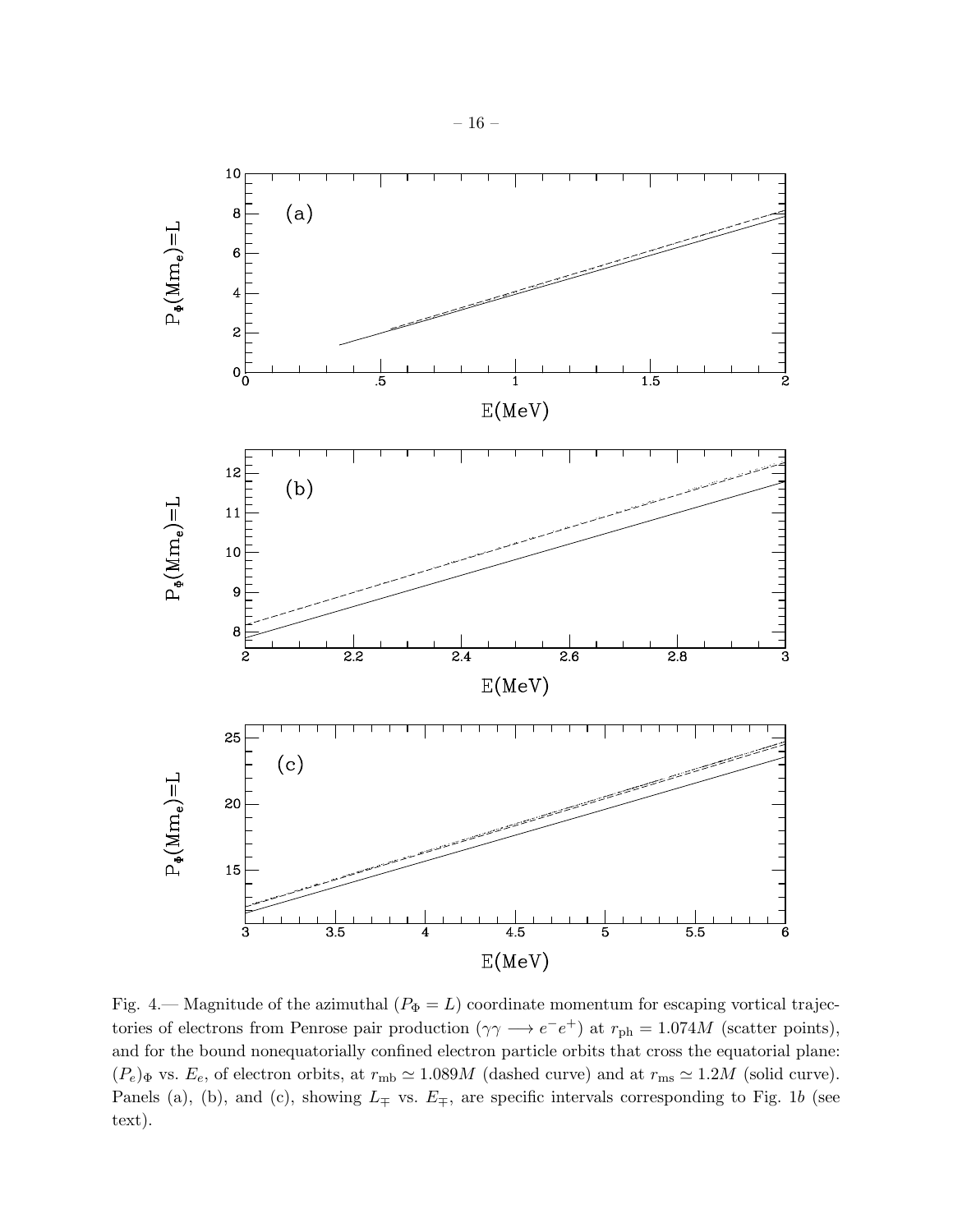

Fig. 5.— Magnitude of the azimuthal  $(P_{\Phi} = L)$  coordinate momentum for escaping vortical trajectories of electrons from Penrose pair production  $(\gamma \gamma \rightarrow e^-e^+)$  at  $r_{\text{ph}} = 1.074M$  (scatter points), and for the bound nonequatorially confined electron particle orbits that cross the equatorial plane:  $(P_e)$  vs.  $E_e$ , of electron orbits, at  $r_{\rm mb} \simeq 1.089M$  (dashed curve) and at  $r_{\rm ms} \simeq 1.2M$  (solid curve). Panels (a), (b), and (c), showing  $L_{\mp}$  vs.  $E_{\mp}$ , are specific intervals corresponding to Fig. 2a (see text).